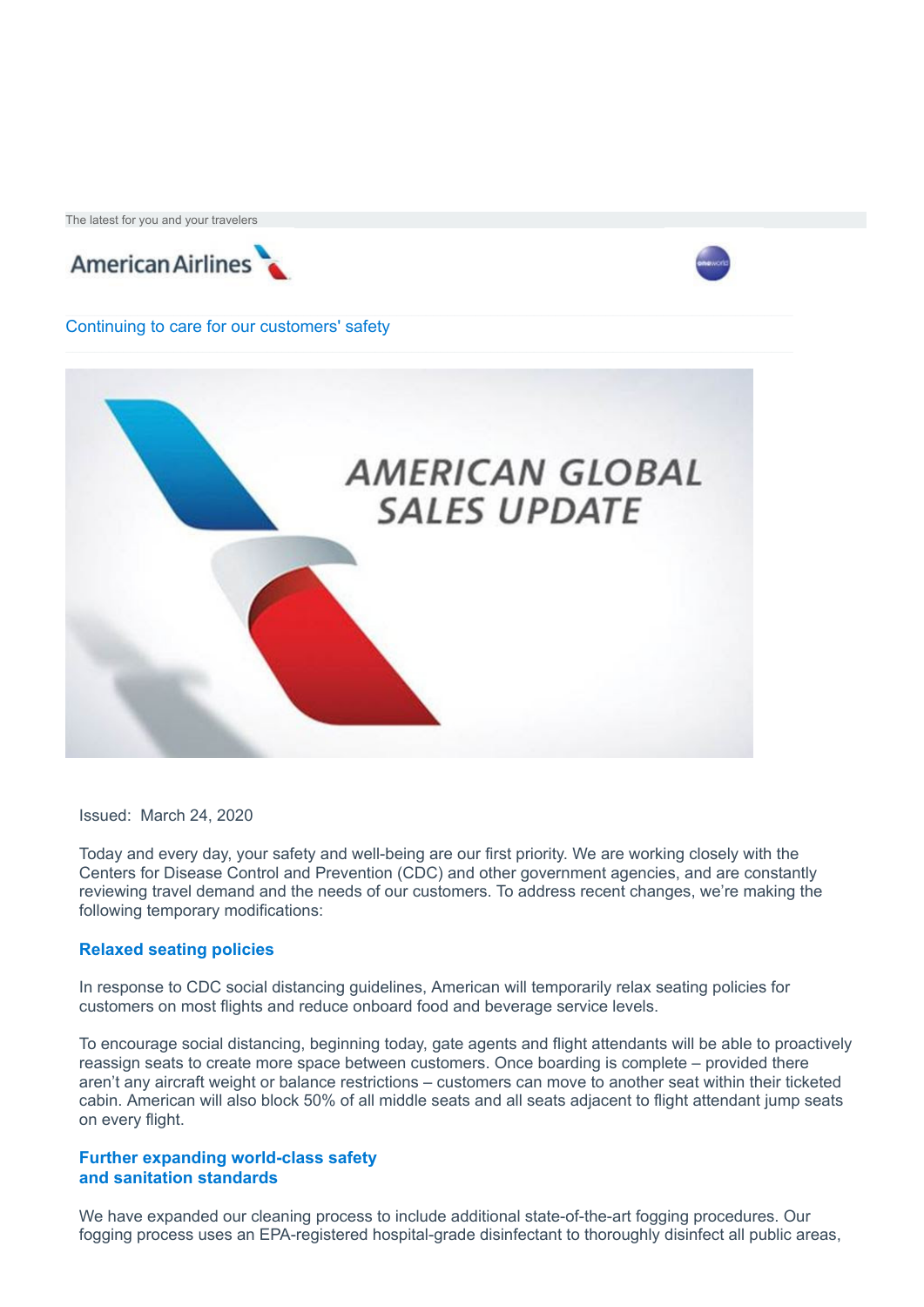both hard and soft surfaces of our aircraft. Because the disinfectant is electrically charged, it's able to clean a 360-degree area that covers all surfaces including seats, seat belts, carpets and floors, windows and shades, lavatories, galleys, overhead bins (inside and out), tray tables, inflight screens, lights and air conditioning controls.

## **Reduced food & beverage service**

For the safety and well-being of our flight attendants, we will offer limited food and beverage options based on the flight length and destination. These changes will be in place from March 24 through April 30, but we will continue to assess the COVID-19 situation and make changes as appropriate. In addition, we are exploring providing bottled water and snacks at the gate in the near future.

#### **For all flights shorter than 2,200 miles (typically less than 4½ hours):**

- · Alcohol will not be available in Main Cabin. Alcohol will be available on request in First Class.
- · Beverages will be available on request and will be limited to only water, canned beverages, or juice.
- · No snacks or food for purchase will be served.
- · Meals will not be offered in First Class.

### **For all flights longer than 2,200 miles (typically more than 4½ hours):**

- · Alcohol will not be served in Main Cabin or Main Cabin Extra except on long-haul international flights. Alcohol will be available on request in First Class.
- · Other Main Cabin beverages will be served as usual.
- · No snacks or food for purchase will be served. Main Cabin meals will be served only on long-haul international flights.
- · First and Business class meals will be served on one tray versus in courses.

### **Update on our lounges**

American Airlines will temporarily close most Admirals Club lounges, while still providing front desk customer service at large U.S. airports and London Heathrow. These changes go into effect beginning Thursday, March 26.

Eleven Admirals Club lounges will remain open with reduced service in the following locations: Charlotte (CLT), Chicago (ORD), Dallas-Fort Worth (DFW), Los Angeles (LAX), Miami (MIA), New York (JFK and LGA), Philadelphia (PHL), Phoenix (PHX), and Washington D.C. (DCA).

Team members in the locations above will be available to offer customers travel assistance, but lounge services including all food and beverage offerings, restrooms and shower facilities will be temporarily discontinued.

We are closely monitoring government policy changes and mandates, CDC guidelines, and customer demand, and we will continue to make changes as necessary.

Our **[Newsroom](https://protect-eu.mimecast.com/s/2zaMC08J3HkMnEliWF1Tk?domain=news.aa.com)** remains the best place to receive updates on the evolving coronavirus situation and its potential impacts. This is a difficult time for our industry and we will continue to keep you updated.

This information can also be found on SalesLink by viewing:

# [Latest Communication Updates](https://protect-eu.mimecast.com/s/i4KfCgplXHqmvgnUEDvID?domain=saleslink.aa.com)

As always, we appreciate your continued business! Sincerely,

# Agency Relations

American Airlines Global Sales



[Privacy Policy](https://protect-eu.mimecast.com/s/Tm1mCnRvJiXK4yQiPeAP5?domain=aa.com)

This email has been sent on behalf of American Airlines, [1 Skyview Drive, Fort Worth, TX, 76155](https://www.google.com/maps/search/1+Skyview+Drive,+Fort+Worth,+TX,+76155?entry=gmail&source=g). We are happy to help you with any questions or concerns you may have. For all the inquiries about American Airlines or the AAdvantage program, please visit [aa.com/contactaa](https://protect-eu.mimecast.com/s/MfYnCoZwJfDBAoJfEBiQT?domain=aa.com)

A portion of all travel booked on American Airlines may be American Eagle<sup>®</sup> service, operated by Compass Airlines, LLC, Envoy Air Inc., Republic Airline Inc., SkyWest Airlines, Inc., Mesa Airlines, Inc., PSA Airlines, Inc., or Piedmont Airlines, Inc.